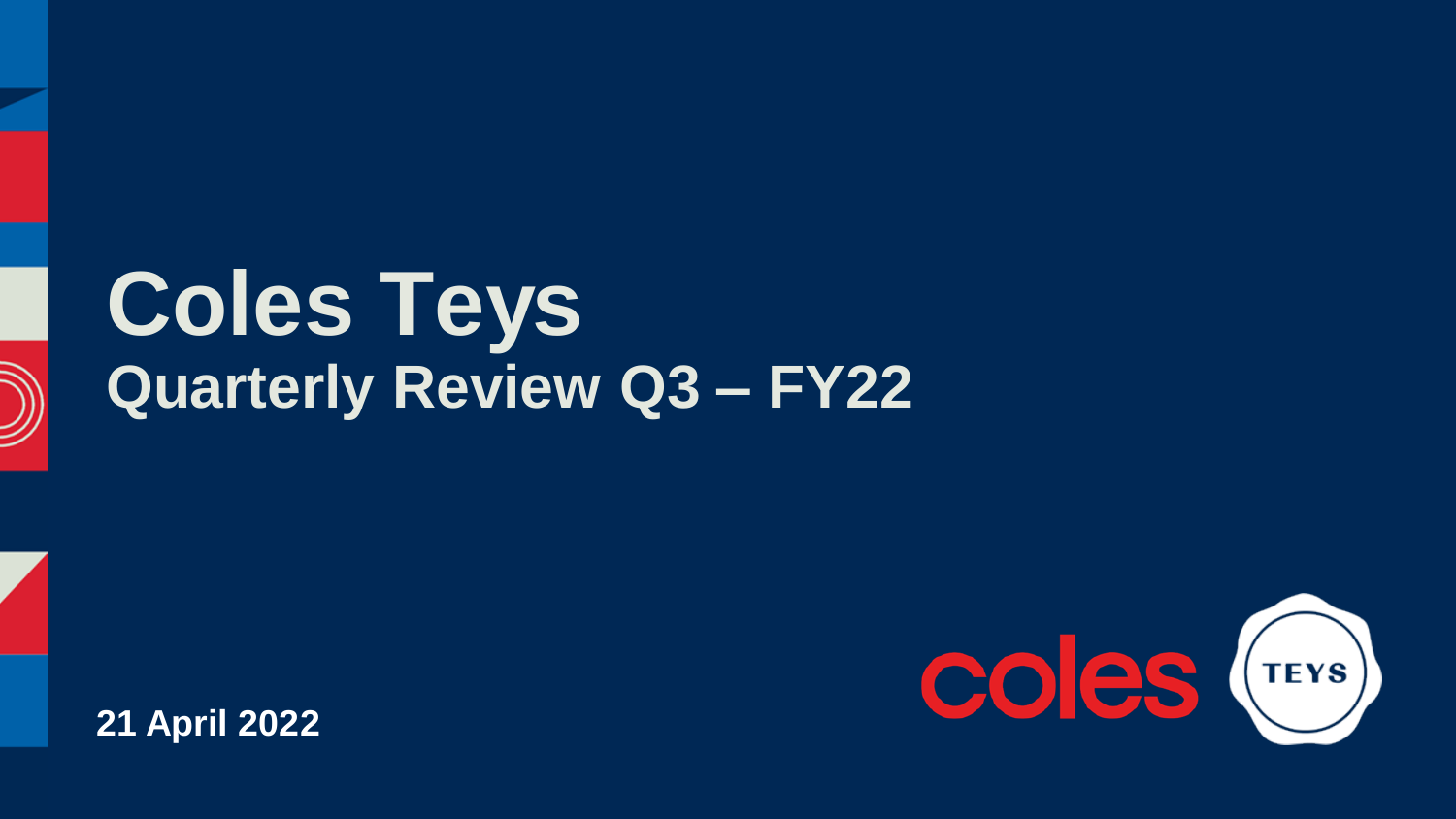#### **Performance Scorecard**

| <b>Category</b>          | Deliverable                           | <b>Target</b>                       |               |  | $Q1   Q2   Q3   Q4  $ Comments                                                                                                                                                                                                                                |
|--------------------------|---------------------------------------|-------------------------------------|---------------|--|---------------------------------------------------------------------------------------------------------------------------------------------------------------------------------------------------------------------------------------------------------------|
| Service Kill - Beenleigh | Livestock Qty/ Avg Wgt Plan to Actual | < 0.5%                              |               |  | Some challenges in Dec, recovered in Jan from floods.<br>Note: Q4. Schedule confirmed 2000-2500hd w kly Easter, Anzac & May Day                                                                                                                               |
|                          | Chiller Loss - Yield Cold Shrink      | < 0.8% (with spray chillers)        |               |  | Under target avg 0.57%                                                                                                                                                                                                                                        |
|                          | Primal Yield Compliance               | < 1.0% variance to standard yield   |               |  | Consistent yield performance – opportunity products data captured reported daily &<br>with discussing with broader team F/N meeting                                                                                                                           |
|                          | Carton Compliance                     | $>95.0\%$                           |               |  | Nath & site w orking closely to address recent changes of ctn size impacts on pc per<br>carton (also incl in F/N pack)                                                                                                                                        |
|                          | Service Level (DIFOT)                 | >98.5%                              |               |  | Daily production reconciliations in place to ensure service levels are met & any<br>corrections made live                                                                                                                                                     |
|                          | Non-conformance                       | $>99.0\%$                           |               |  |                                                                                                                                                                                                                                                               |
|                          |                                       |                                     |               |  |                                                                                                                                                                                                                                                               |
| Retail Ready - Wagga     | Volume (kgs) Plan to Actual           | < 0.5%                              | <b>DIC JK</b> |  | Dec/ Jan Combination of COVID & raw material – impacted service levels<br>Feb resumed 100% service levels                                                                                                                                                     |
|                          | Cutting Yield Compliance              | $<$ 1.0% variance to standard yield |               |  | Scotch fillet continued opportunity focus - install / commissioning new TVI multiple<br>primal size with a yield improvement of avg 1% seen target                                                                                                            |
|                          | Service Level (DIFOT)                 | > 97.5%                             |               |  | Avg 97.5%, challenges raw material availability & BCP support uplift for CF VIC (Sept/<br>Oct)<br>Note for Q3 challenges experienced with latest w ave of COVID & impacts to service<br>levels Dec/ Jan and limited availability RM Strips & Cubes in network |
|                          | Non-conformance                       | $>99.0\%$                           |               |  |                                                                                                                                                                                                                                                               |
|                          |                                       |                                     |               |  |                                                                                                                                                                                                                                                               |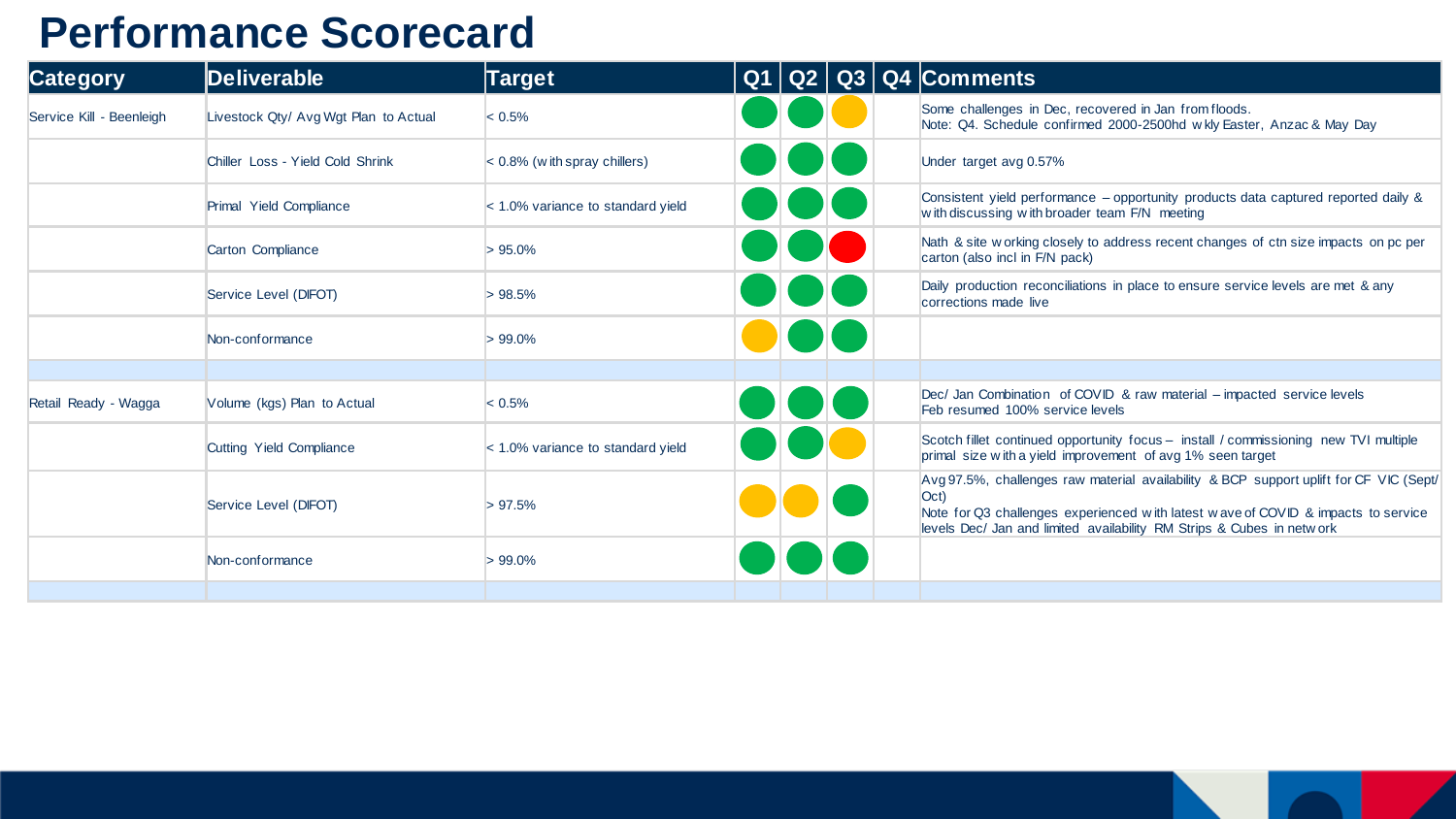### **Strategic Value Creation Activities**

| <b>Value Creation Opportunity</b>         | Q <sub>1</sub> | Q2 | Q3 | Q <sub>4</sub> | <b>Summary Update</b>                                                                                                                                                                                                                                                                                                                                                                     |
|-------------------------------------------|----------------|----|----|----------------|-------------------------------------------------------------------------------------------------------------------------------------------------------------------------------------------------------------------------------------------------------------------------------------------------------------------------------------------------------------------------------------------|
| <b>Export Program</b>                     |                |    |    |                |                                                                                                                                                                                                                                                                                                                                                                                           |
| Logistics                                 |                |    |    |                | Teys legal drafting separate agreement as agreed in schedule 14 upon post trial period<br>Teys confirm recruitment of Coles Export Logistics & Documentation manager, onboarding to commence WC 2 May<br>2022                                                                                                                                                                             |
| <b>China Market</b>                       |                |    |    |                | Q3. Last engagement 6 October, follow up email from Teys' initially outlining the key principles we require alignment<br>on with Coles, in order to resume shipments to the Chinese port of Tianjin on terms as discussed. With Coles export<br>team for review & reply<br>Note Q4: Port congestions/short term closure at Shanghai due to snap lockdowns have seen diversion other ports |
| Service Kill - Value Add                  |                |    |    |                |                                                                                                                                                                                                                                                                                                                                                                                           |
| <b>Pet Treat</b>                          |                |    |    |                | 1 Project on track: Woofin Good Pet Treat range 2 sku(Beef ears IW & Beef Jerky 100g) for launch August '22.<br>2 Project Pig Ears (5pkt & IW): Currently with Coles reviewing viability of commercials<br>3 March '23 range review: Teys invited to tender on existing, Coles NPD & present Teys NPD                                                                                     |
| <b>Crates</b>                             |                |    |    |                | Coles final stages of Chep agreement. Coles/Teys reviewing option to trial 1-2 products initially, while working<br>through Coles/ Chep agreement & site evaluation to handle 100% domestic product in crates. Opportunity: data<br>capture at site, cycle rates with chep, chep overall process, logistics impacts etc                                                                   |
| <b>TAFS Wagga (NSW)</b>                   |                |    |    |                |                                                                                                                                                                                                                                                                                                                                                                                           |
| Tenure of Partnership/Costing Models      |                |    |    |                | The Coles steak line will cease production at TAFS Wagga the week of 16 May 2022. This is due to Coles' 2022<br>strategy to rationalise their beef SKU range and volume in response to rising beef prices and bring that volume back<br>into their internal processing network at RROA.<br>CW Farms mince for Coles will continue at TAFS Wagga with approximate volume of 30MT per week  |
| New Initiatives - Winter 2022 NPD         |                |    |    |                | Unsuccessful with proposal, CM Beef feedback not sure concept would work in stores. However, a few other<br>concepts that Coles are considering and may reach out for TAFS to quote but was a still TBC back in Oct. No<br>further progression                                                                                                                                            |
|                                           |                |    |    |                |                                                                                                                                                                                                                                                                                                                                                                                           |
| <b>Other</b>                              |                |    |    |                |                                                                                                                                                                                                                                                                                                                                                                                           |
| <b>Retail Ready Northern Solution QLD</b> |                |    |    |                | Preliminary sessions held between Teys and Coles teams. Sustainability considerations, Teys Capital Approval<br>process and QLD location options provided. Awaiting further direction from the Coles team                                                                                                                                                                                 |
| <b>Value Added TAFS QLD</b>               |                |    |    |                | Q3. Sensory sign off "sandwich steaks" liaising with CM on next steps for potential launch Late Oct '22<br>Note Q4. Liaising with Hot Deli CM on tender Beef, Brisket, Lamb + Teys NPD (like BBQ pork ribs) with potential<br>launch Oct '22                                                                                                                                              |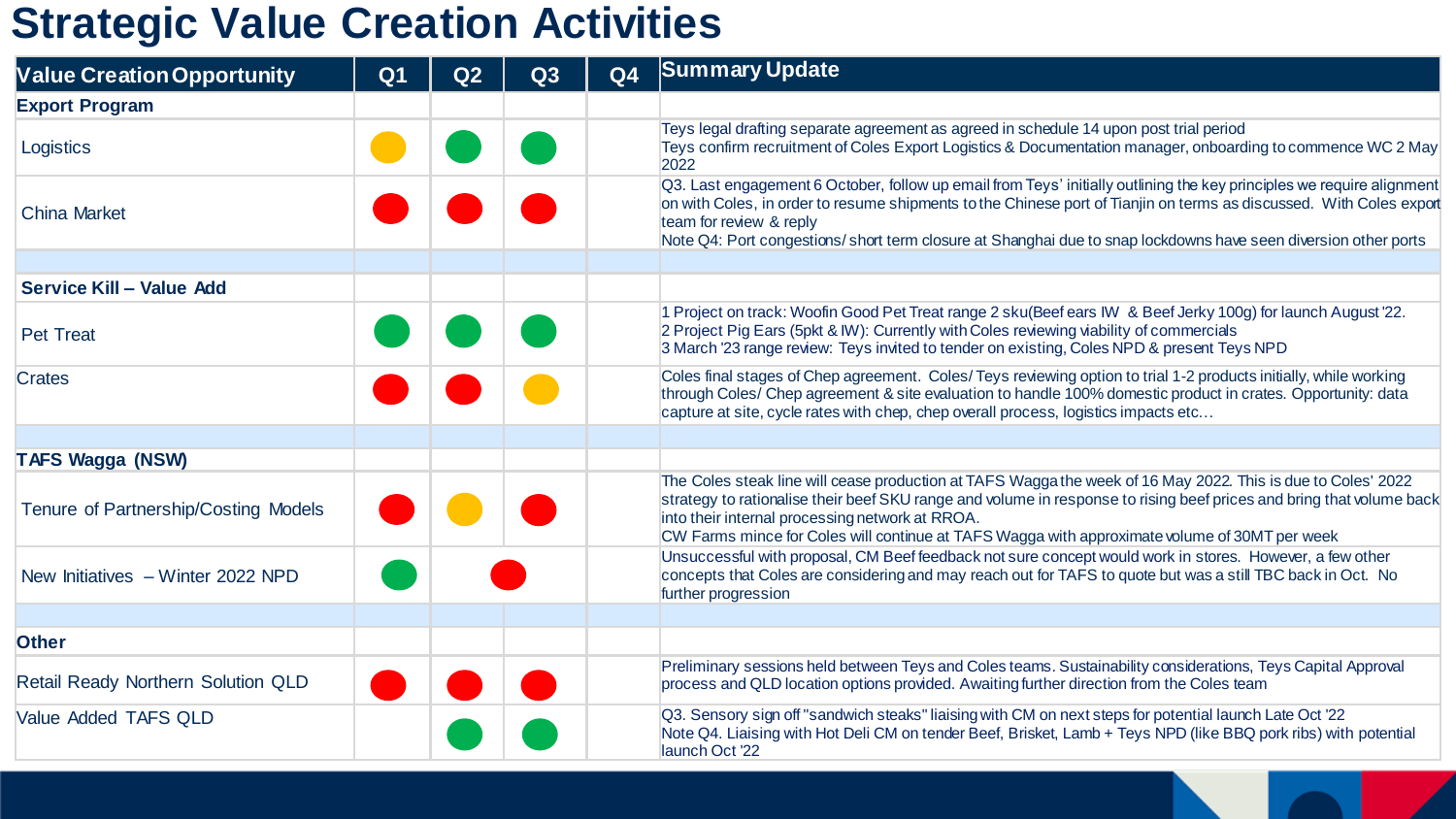## **Capital Project Initiatives**

| Facility          | Project                                                | Q <sub>1</sub> | Q2 | Q3 | Q4 | <b>Summary Update</b>                                                                                                                                                                                                                                                                                                                                                                                                                                                                                       |
|-------------------|--------------------------------------------------------|----------------|----|----|----|-------------------------------------------------------------------------------------------------------------------------------------------------------------------------------------------------------------------------------------------------------------------------------------------------------------------------------------------------------------------------------------------------------------------------------------------------------------------------------------------------------------|
| Beenleigh         | Refrigeration upgrade*                                 |                |    |    |    | ON Track. Target implementation second half of calendar year 2022. Phased in works and<br>upgrades, phase 1 completed. Some minor delays in timing currently but remain on track to<br>target implementation timing - COVID related delays<br>Key Benefits: Upgrading system to improve electricity costs and performance, by improving<br>the efficiency and reliability of the total system                                                                                                               |
|                   | New chilled and frozen lidders & bases (case erectors) |                |    |    |    | Chilled Lidding Machine & Carton Erectors: Both machines were installed in February 2022,<br>after delays due to COVID-19. Carton erector was in place with no concerns, and has led to<br>reduced downtime, increased efficiency and employee engagement.<br>The chilled carton lidder is now running efficiently, with reduced downtime, reduce stoppage<br>time for lid changeover, and greater inspection access for each carton<br>Frozen lidder upgrade is due for install in the latter half of 2022 |
|                   | Water system upgrade*.                                 |                |    |    |    | ON TRACK, PROGRESSING. Target implementation timing end of FY 22'. Nozzle audit<br>completed with onsite Environmental Officer and Projects Manager<br>Key Benefits: Allows measurement of water usage within specific areas, to assist in setting<br>baseline targets and other usage improvement initiatives. Plant targeting 2000L/hd<br>processed, with continuous improvement to reduced water intensity by 10%                                                                                        |
|                   | Upgrade to meal processing within render area          |                |    |    |    | COMPLETED Dec 21'.<br>Key Benefits: Improved efficiencies and expectation longer term to reduce R&M spend<br>within this area. Continuous improvement works are continuing within the area continuing in<br>2022 - removal of redundant screw conveyors, replacement of the tallow settling tanks and<br>optimisation of the continuous cooker through boiler optimisation.                                                                                                                                 |
|                   |                                                        |                |    |    |    |                                                                                                                                                                                                                                                                                                                                                                                                                                                                                                             |
| <b>TAFS Wagga</b> | TVI Size Mould Set (3 Size)                            |                |    |    |    | Recorded yield improvements of an avg \$12k, identifying continued key opportunity on VSP<br>porterhouse                                                                                                                                                                                                                                                                                                                                                                                                    |
|                   |                                                        |                |    |    |    |                                                                                                                                                                                                                                                                                                                                                                                                                                                                                                             |
| Port of Brisbane  | <b>Centralised Cold Store</b>                          |                |    |    |    | Planning/ testing underway for Coles products transition to CCS<br>Status: Teys team & Nathan, tested 1 load FRZ 85CL from BNL to CCS with key actions<br>identified for teams to review (loading ex BNL, port mark management & export QC<br>checks)<br>Next steps: Working with Teys team/ Nathan to develop a consistent & coordinated change<br>management plan.                                                                                                                                        |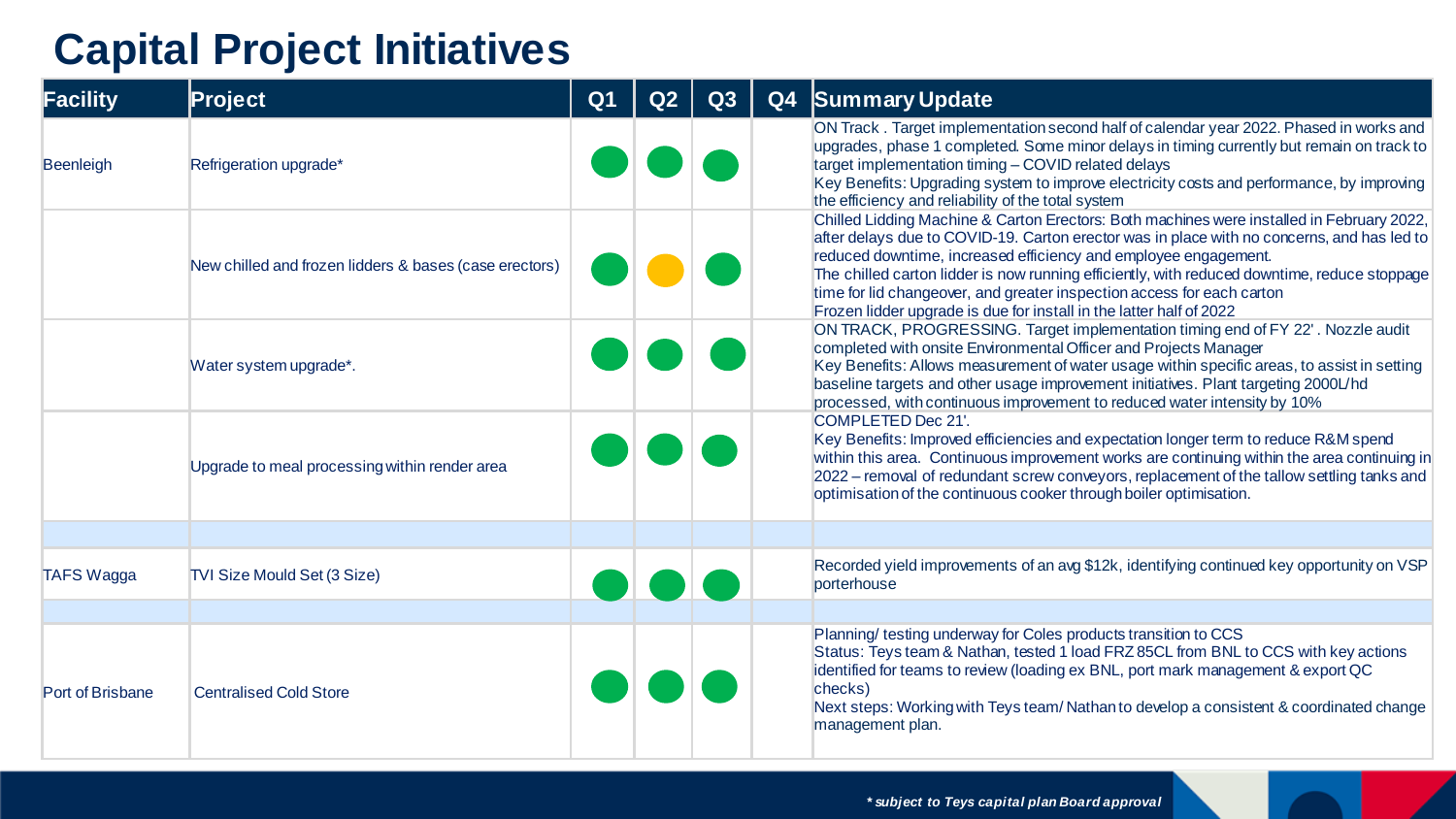## **Ethical Sourcing Scorecard**

| Self-Assessment Questionnaire (SAQ)      | Rating           | Next Due Complete              | Q <sub>1</sub> | Q2  | Q3  | Q <sub>4</sub> | Summary Update                                                                                                                                                                                                       |
|------------------------------------------|------------------|--------------------------------|----------------|-----|-----|----------------|----------------------------------------------------------------------------------------------------------------------------------------------------------------------------------------------------------------------|
| <b>Teys Aust Beenleigh</b>               | Low Risk         | 10.11.2022                     |                |     |     |                |                                                                                                                                                                                                                      |
| <b>Teys Aust Biloela</b>                 | Low Risk         | 16.09.2022                     |                |     |     |                |                                                                                                                                                                                                                      |
| <b>Teys Aust Rockhampton</b>             | Low Risk         | 30.09.2022                     |                |     |     |                | NEW SCORECARD                                                                                                                                                                                                        |
| <b>Teys Aust Murgon</b>                  | Low Risk         | 19.11.2022                     |                |     |     |                |                                                                                                                                                                                                                      |
| <b>Teys Aust Wagga</b>                   | Low Risk         | 13.09.2022                     |                |     |     |                |                                                                                                                                                                                                                      |
| <b>Teys Aust Naracoorte</b>              | Low Risk         | 30.09.2022                     |                |     |     |                |                                                                                                                                                                                                                      |
| Teys Australia Food Solutions (NSW/ QLD) | Low Risk         | 09.11.2022                     |                |     |     |                |                                                                                                                                                                                                                      |
| Supplier Ethical Data Exchange (Sedex)   |                  | Audit Status Next Due Complete | Q <sub>1</sub> | Q2  | Q3  | Q <sub>4</sub> | Summary Update                                                                                                                                                                                                       |
| <b>Teys Aust Beenleigh</b>               | <b>COMPLETED</b> | 11.05.2022                     |                |     |     |                |                                                                                                                                                                                                                      |
| <b>Teys Aust Biloela</b>                 | <b>COMPLETED</b> | 17.05.2022                     |                |     |     |                |                                                                                                                                                                                                                      |
| <b>Teys Aust Rockhampton</b>             | <b>COMPLETED</b> | 19.05.2022                     |                |     |     |                |                                                                                                                                                                                                                      |
| <b>Teys Aust Murgon</b>                  | N/A              | N/A                            | N/A            | N/A | N/A | N/A            | Coles is Murgon only Sedex customer and Coles only require<br>an audit if their SAQ returns a medium to high risk rating<br>Note: all other sites, other customers require annual audits regardless<br>of SAQ rating |
| <b>Teys Aust Wagga</b>                   | <b>OPEN</b>      | 15.12.2021                     |                |     |     |                | Audit completed 01.03.2022                                                                                                                                                                                           |
| <b>Teys Aust Naracoorte</b>              | <b>COMPLETED</b> | 18.05.2022                     |                |     |     |                |                                                                                                                                                                                                                      |
| Teys Australia Food Solutions (NSW/ QLD) | <b>COMPLETED</b> | 18.05.2022                     |                |     |     |                |                                                                                                                                                                                                                      |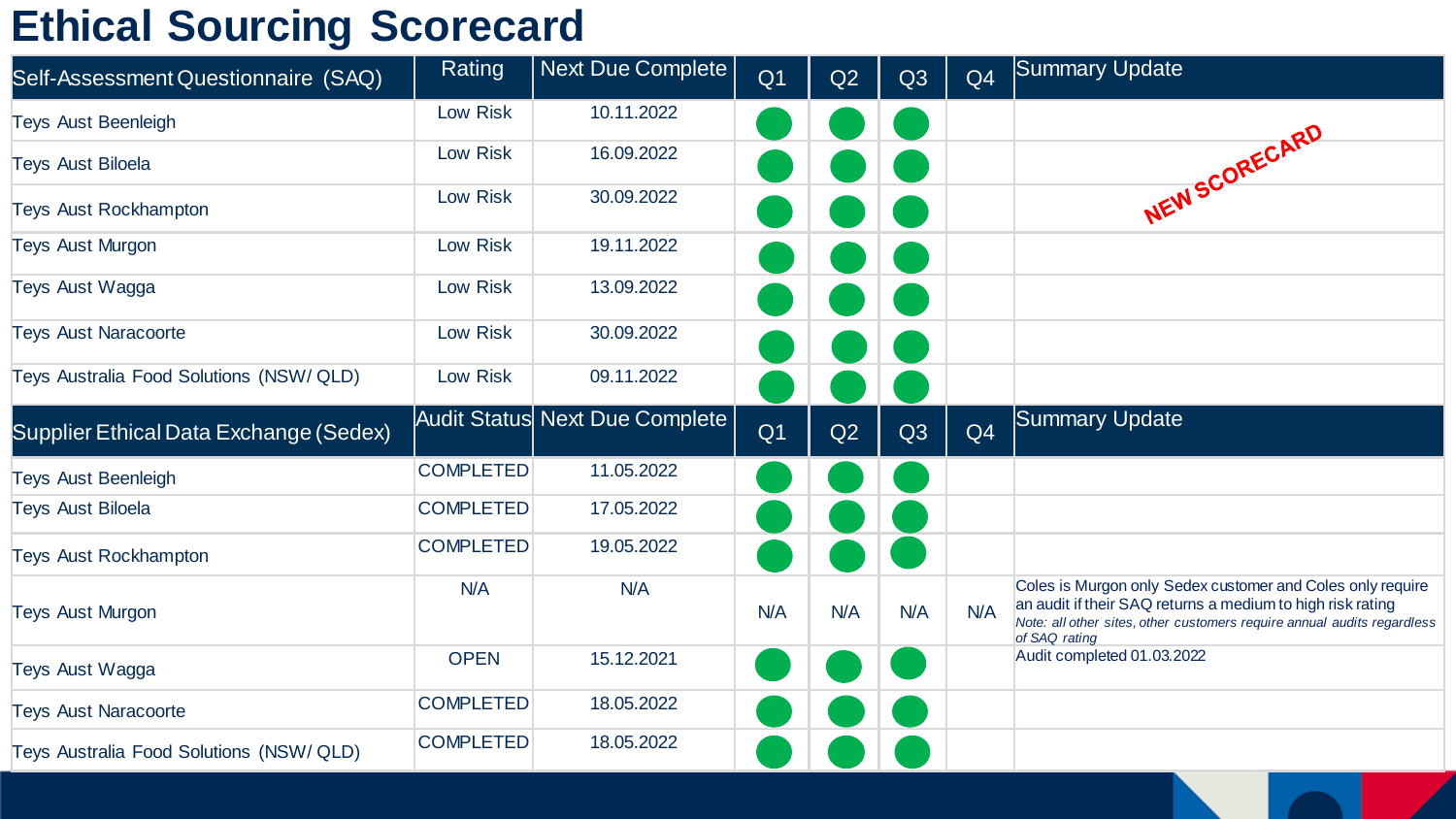## **Doing Well by Doing Good**

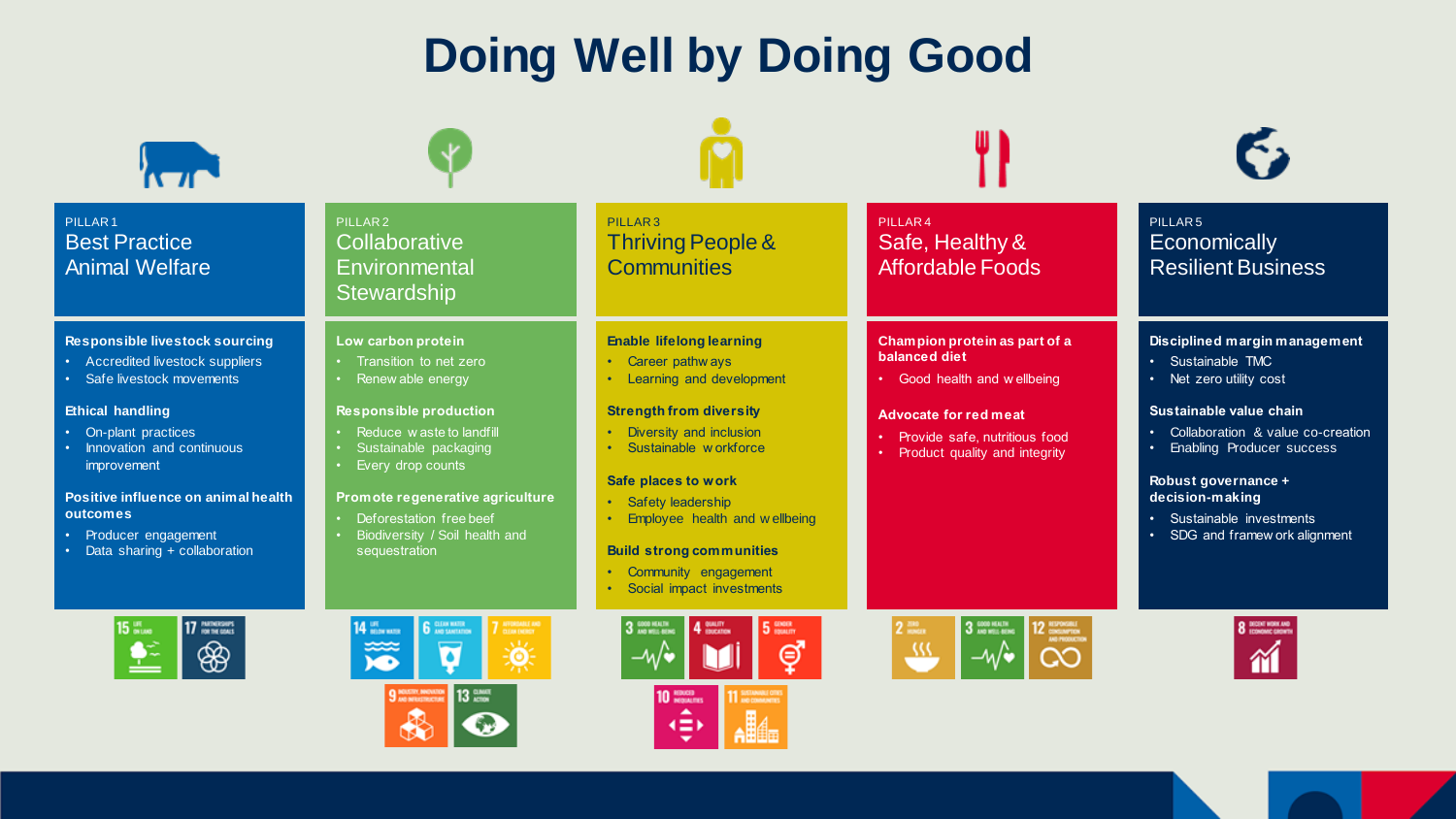## **Teys Sustainability – Our Commitment**

| <b>Teys Group</b><br><b>Targets</b>               | <b>BNL Result</b>                                                                                                                                                                                                                                                                                                                                                                                                                                                                                                                                                                                      |
|---------------------------------------------------|--------------------------------------------------------------------------------------------------------------------------------------------------------------------------------------------------------------------------------------------------------------------------------------------------------------------------------------------------------------------------------------------------------------------------------------------------------------------------------------------------------------------------------------------------------------------------------------------------------|
| Reduce<br>w ater<br>intensity<br>by 10%           | <b>Overall result</b><br>Beenleigh water intensity 15% low er than industry benchmark in 2020<br>Have invested in industry-leading wastewater treatment systems and set very challenging stretch targets (almost 25% low er than industry average)<br>Beenleigh contribution - 15% over actual v stretch target<br>Tracking over site specific stretch target. Flood event a contributor to additional water<br>Nozzle audit actions formed                                                                                                                                                            |
| Reduce<br>carbon<br>intensity<br>by 20%           | <b>Overall result</b><br>Group on track to achieve target with 18.8% reduction in carbon intensity<br>Beenleigh contribution - 9% under actual reduction v baseline<br>Continued focus on biogas utilisation and minimal flaring - less that 1% of biogas - holding number one for group renewable energy performance                                                                                                                                                                                                                                                                                  |
| Source<br>30% of our<br>energy via<br>renew ables | <b>Overall result</b><br>Tracking okay to meet target - Covid and war related supply chain challenges creating some delay to Naracoorte HV/cogen and Tamw orth solar projects (capex committed).<br>Beenleigh contribution - 22.6% actual v group target of 30%<br>Ongoing performance tweaks to (new) 10MW dual fuel (biogas/natural gas) steam boiler - offsets 30-40% of boiler fossil fuel<br>22.6% of total site energy needs sourced from renew ables in FY21 NGER reporting period (FY22 reporting due 31 Oct 2022)<br>Beenleigh biogas cogeneration - concept design to start mid to late 2022 |
| Reduce<br>energy<br>intensity<br>by $6%$          | <b>Overall result</b><br>Was exceeding with 8.6% reduction in energy intensity (EOFY19), how ever production downturn has reduced to 1.1% reduction. Still on track to meet target.<br>Beenleigh contribution - 11% reduction v baseline<br>Some delays experienced with roll out LED lighting upgrade and refrigeration projects<br>How ever, solid results via thermal and refrigeration efficiencies<br>New refrigeration condensers to be installed over Easter/ANZAC period. Final stage for low ering head pressure (resulting in energy savings)                                                |
| Reduce,<br>recycle<br>and<br>remove<br>packaging  | <b>Overall result</b><br>Supply chain transition to 100% REDcycle underway<br><b>Beenleigh result</b><br>Reduced 800 kg of soft plastic and diverted 4,000 kg from landfill to REDcycle program (through transition of family roast and blade roast products). Next transition to REDcycle scheduled May '22<br>(retail products marrow bones, soup bones & beef bones)                                                                                                                                                                                                                                |

Report last updated:12.04.2022